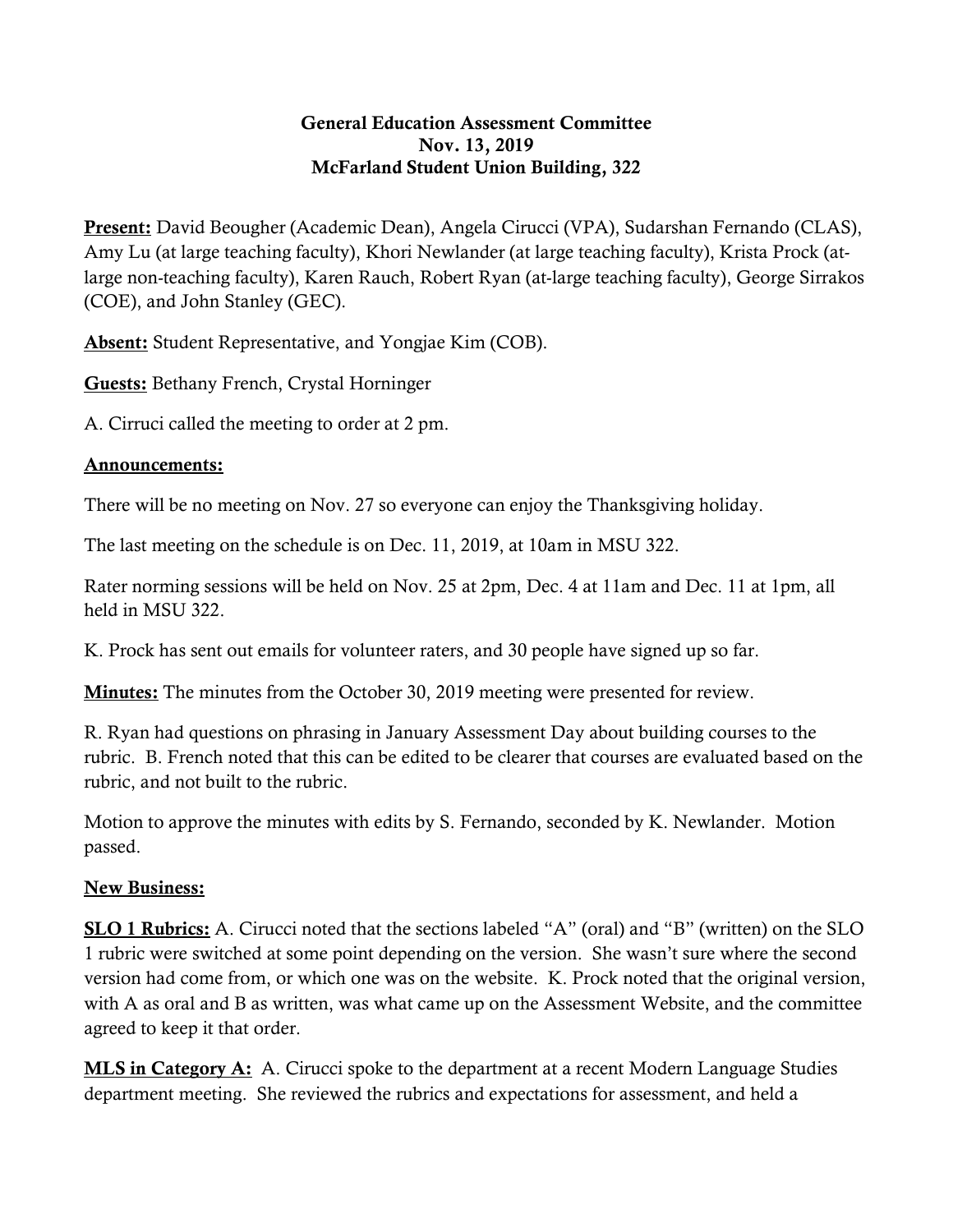question and answer session with the department faculty. The Modern Language Studies department wants all courses to be assessed on speaking, but they are split on what the rubric says to do. Some interpret the rubric contextually and are meeting the goals, and other interpret the rubric for native language comprehension and are then not meeting goals. The department is also working on accreditation and wanted to assess based on the accrediting body's requirements; A. Cirucci said that's not an option. It's noted that the department may have to do much of their own assessment because of the languages.

J. Stanley noted that the rubrics need to be interpreted as written only, and asked what the department means by "interpret". A. Cirucci provided an example from the department.

A. Cirucci tried to reassure the department that students speaking in English aren't automatically level 4s, either, and was concerned about the use of supporting materials. She also said that the MLS faculty told her that speaking assignments are not always structured in class. Some are done as conversations with the professor outside of class. J. Stanley argued that the guidelines list "presentations", not just "conversations", and that the students should be coming out with more skill in oral communication. K. Newlander said that they are building competency in the language itself, and not one a topic; he did not see this as a problem, since the skill the students are developing is the language. He also said that the difference is that it is not necessarily a formal presentation, but it is still presentational since they are talking on a topic without asking questions of the professor.

K. Newlander said that this raises questions of if there is a disconnect in expectations. A. Cirucci responded that different professors have different ways of doing this; they pick which student work product to assess, so they could do this after any assignment. This could be contextual in different courses, but does it do what is envisioned in the expectations for oral communication? J. Stanley stated he didn't think oral communication was ever defined for expectations.

J. Stanley was also concerned about a lack of double raters, since Chinese and French language courses only have 1 professor, and the German language professors both teach at the same time.

K. Rauch said she was not sure what the issues are, the she would have had no problem using the rubric for assessing her Spanish classes. The professors are still teaching the students speaking skills, and the assessment is not grading the students but assessing their skills as a speaker.

A. Cirucci said that GEAC should be receiving ratings in these courses from the professors for this semester. Also, there are only two groups of courses that assess speaking: COM 10 courses and MLS courses. K. Rauch stated it would be great to have more speaking courses available in the Gen. Ed. program. D. Beougher said that there are more being proposed, such as courses in science, and that he is interested to see the scores and if there is any difference in the languages being assessed.